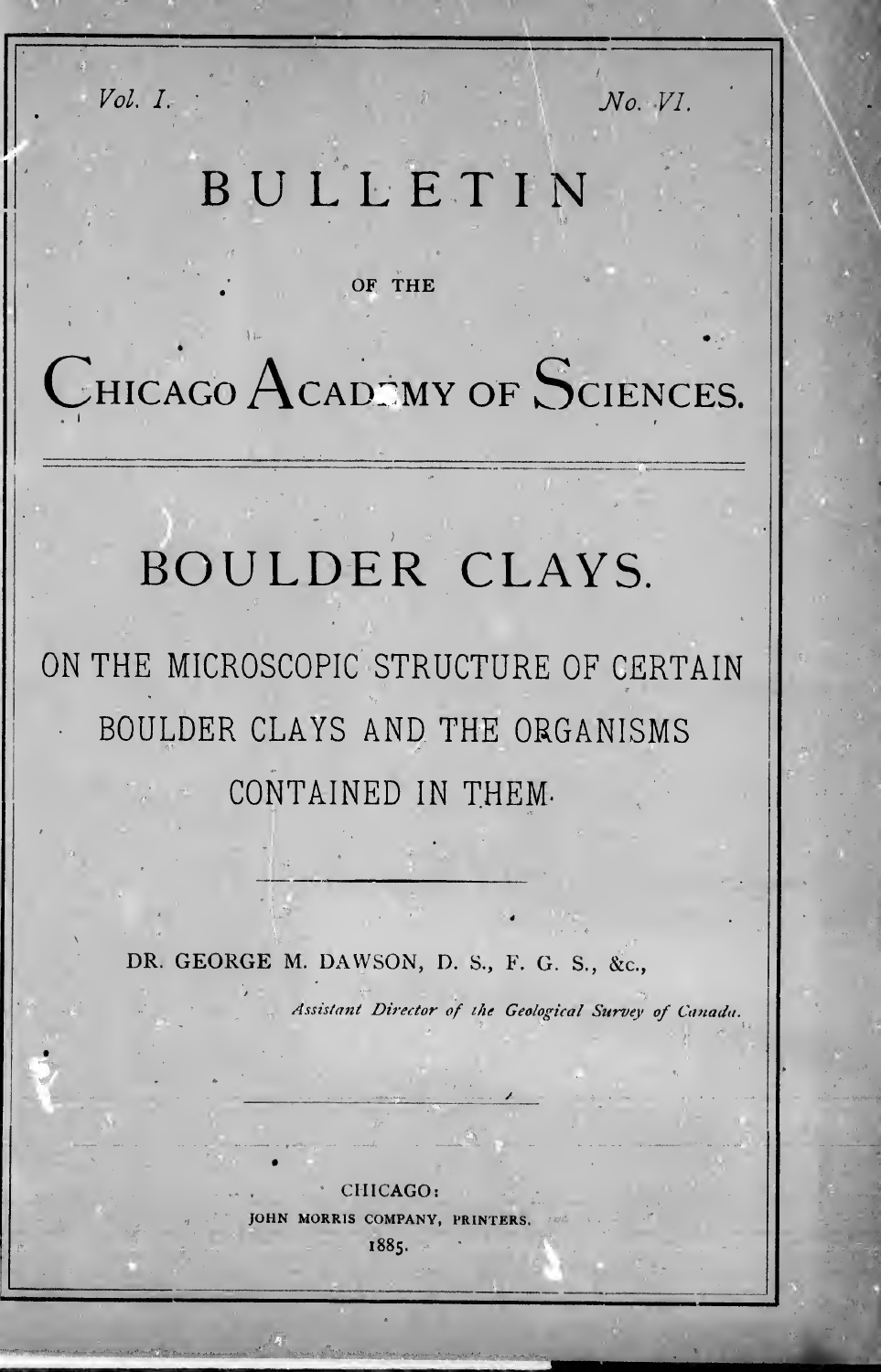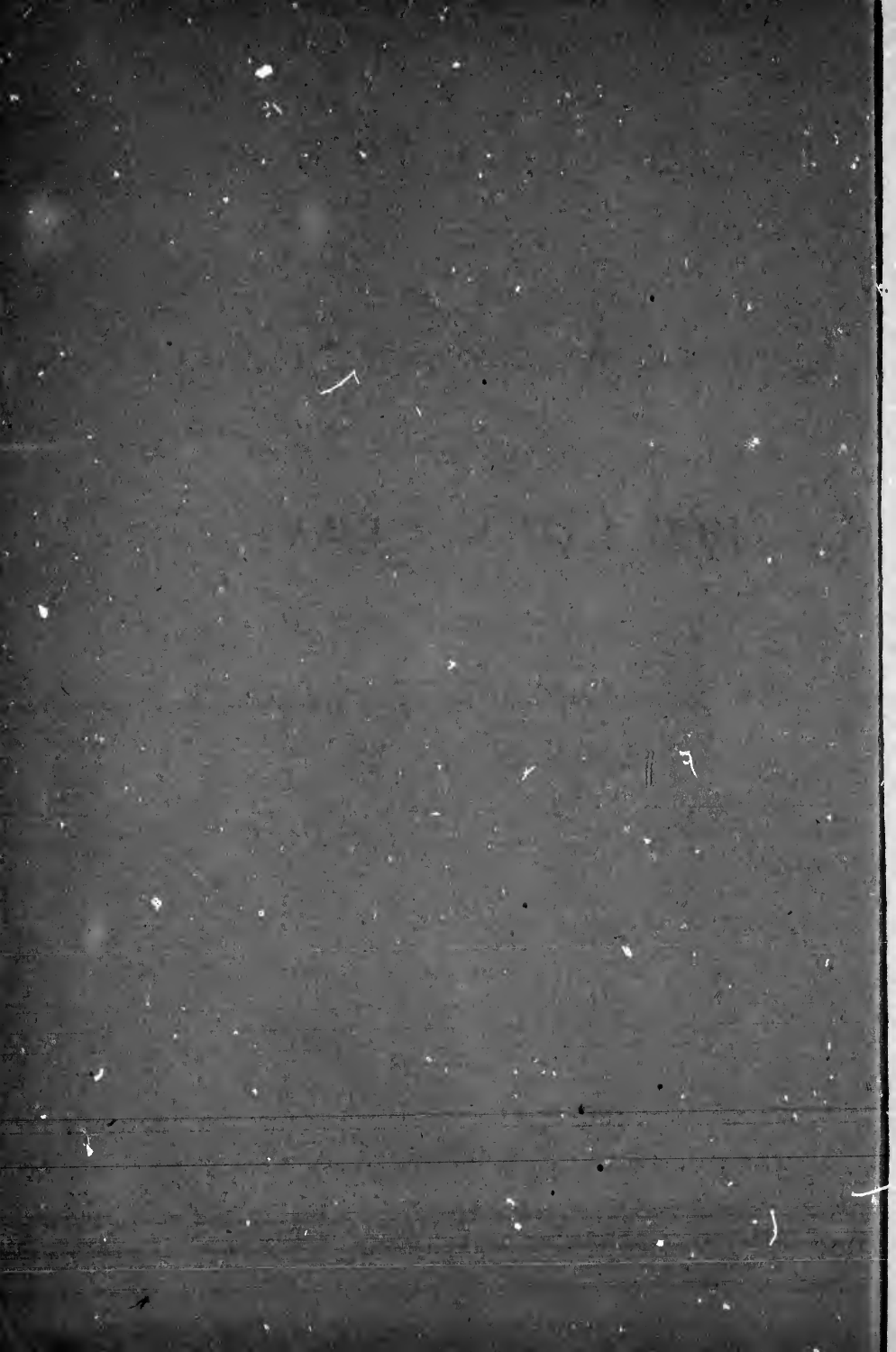$Vol. I.$   $N_o. VI.$ 

# BULLETIN

### OF THE

# CHICAGO ACADEMY OF SCIENCES.

# BOULDER CLAYS.

# ON THE MICROSCOPIC STRUCTURE OF CERTAIN BOULDER CLAYS AND THE ORGANISMS CONTAINED IN THEM,

DR. GEORGE M. DAWSON, D. S., F. G. S., &c.,

Assistant Director of the Geological Survey of Canada.

CHICAGO: **IRINTED FOR THE ACADEMY.** 1885.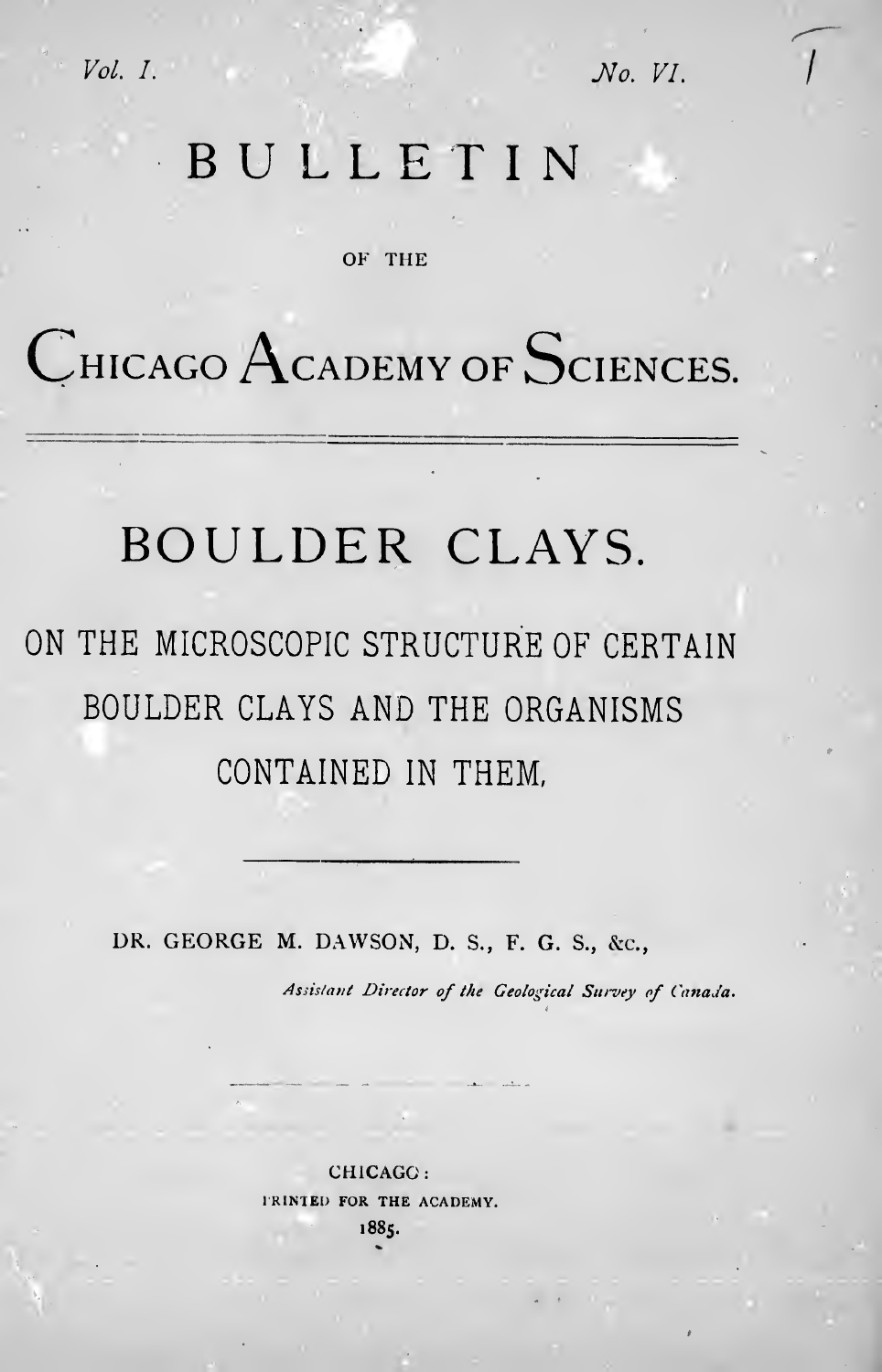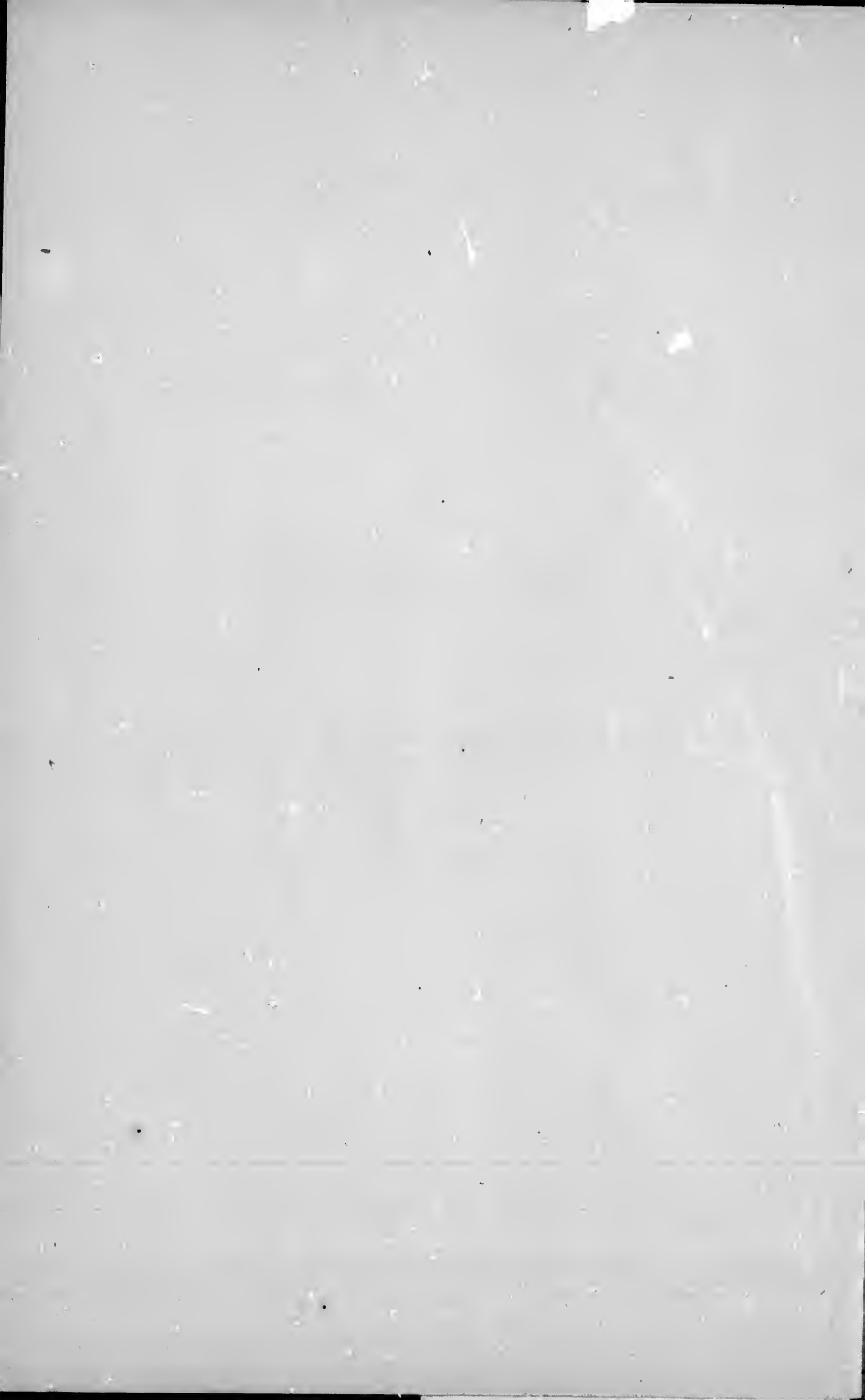# BULLETIN

### OF THE

# CHICAGO ACADEMY OF SCIENCES.

## BOULDER-CLAYS.

## ON THE MICROSCOPIC STRUCTURE OF CERTAIN BOULDER-CLAYS AND THE ORGANISMS CONTAINED IN THEM.

### BY DR. GEORGE M. DAWSON, D. S., F. G. S., F. R. S. CAN., ASSOCIATE R. S. M., AND ASSISTANT DIRECTOR OF THE GEOLOGICAL SURVEY OF CANADA.

(READ BEFORE THE CHICAGO ACADEMY OF SCIENCES JUNE 9, 1885, BY II. A. JOHNSON, M. D., F. R. M. S.)

In <sup>a</sup> paper read before the Academy in January, 1884, and printed in the bulletins of the Academy (vol. i, No. 4), H. A. Johnson, M. D., and B. W. Thomas, F. R. M. S., gave the results of an investigation by them of microscopic organisms in the boulder clay of Chicago and vicinity. This paper refers principally to certain remarkable bodies first found by these gentlemen in 1865-66-67, in specimens of the clay through which the lake tunnel, which supplies the city of Chicago with water from Lake Michigan, was being constructed. On the completion of the tunnel large numbers of the same bodies were observed in the filtrate from the city water supply, and which were subsequently proved to be identical with organisms described in 1871 by Sir J. W. Dawson from the Devonian shales of Kettle Point, Lake Huron. They have since been observed in the Devonian rocks of a number of widely separated localities, and are now believed by Sir J. W. Dawson to be macrospores of rhizocarps.\* In accordance with this view the generic name of *Protosalvinia* is proposed by Dawson in the paper above referred to instead of Sporangites, which term is, however, still used in this paper. Properly speaking, this term would apply to the Sporangia containing these macrospores, and which are absent in the specimens<br>in question. Mr. Thomas, in a note to the paper first, quoted Mr. Thomas, in a note to the paper first quoted, refers to the additional discovery in boulder-clay from Minnesota, sent to him by Prof. N. H. Winchell, of several species of Foraminifera, evidently derived from the Cretaceous rocks of that region. Since

\* Proc. A. A. A. S., 1883, and Can. " Record of Science," vol. i. See also paper by Mr. J. M. Clarke, American Journal of Science, vol. xxix, p. 284.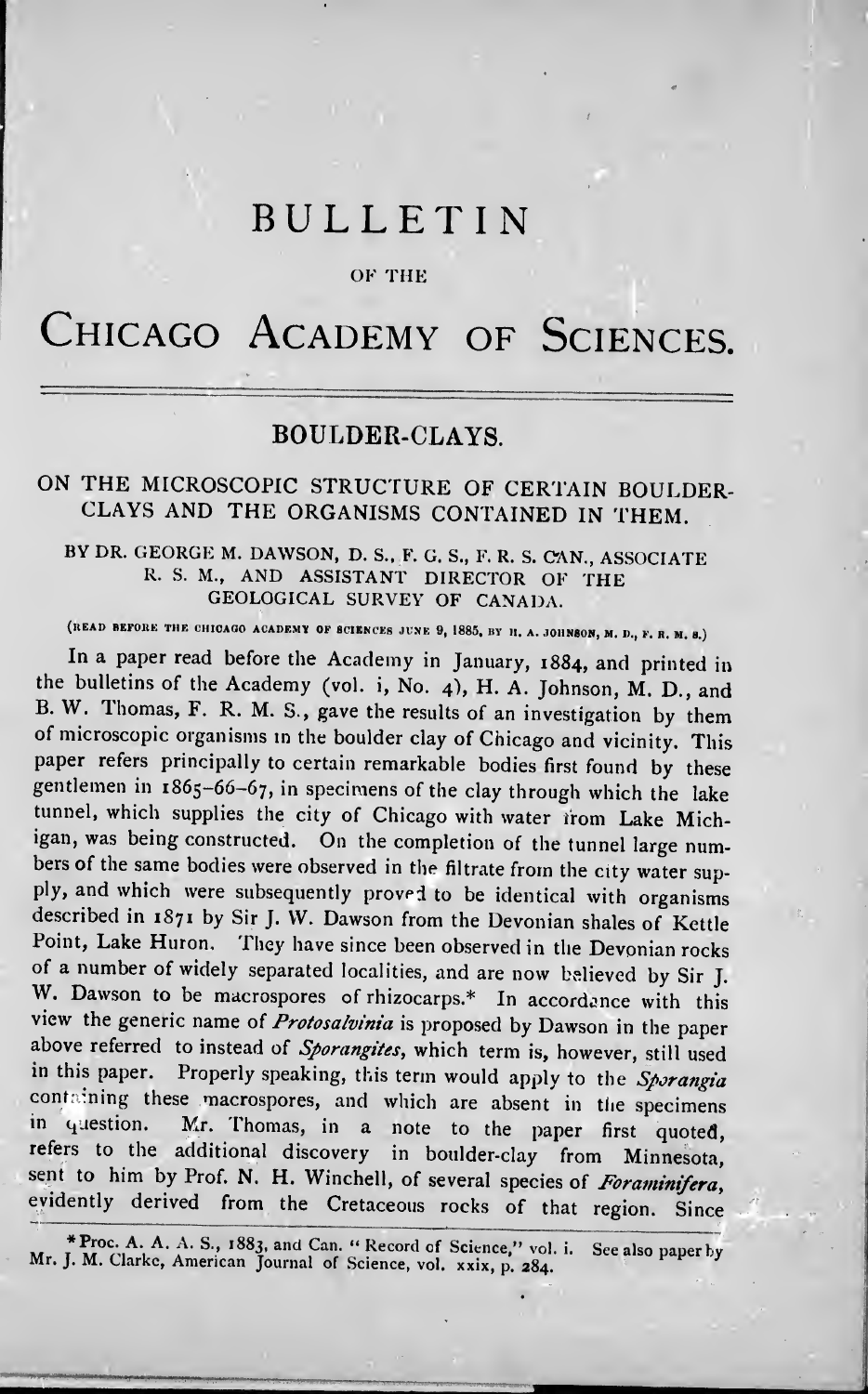this announcement Mr. Thomas has mounted for the microscope and examined many samples of boulder-clays from various places, and has favored me from time to time with a number of his preparations. He has also kindly prepared and mounted specimens of several boulder-clays and allied materials collected in Manitoba and the Saskatchewan region. At his request the notes made by me on these last and on a few of those first mentioned are here offered. This paper must, however, be understood to be merely of a preliminary and general character, being based on the examination of less than one hundred microscopic preparations. It ay, it is hoped, be supplemented later by a more detailed report, including the discussion of a larger suite of specimens, from a greater number of localities.

The microscopical investigation of these boulder clays has resulted in the discovery of many objects which, while evidently of organic origin, are very difficult to name or classify, and require comparison with a wide range of bodies and reference to many works for that purpose. Mr. Thomas has also found that even in the case of those clays with which he is most familiar, each new lot of preparations mounted is almost sure to show forms not before observed, and that the field is an ever-widening one.

It is now, therefore, proposed merely to denote the classes of objects so far observed in the various boulder-clays, and when possible the genera to which the organisms belong, without attempting to catalogue them specifically. Neither is it here intended to enter into any further discussion as to the nature of the Macrospores occurring in some of the clays.

It should also be stated that most of the objects on the many slips examined, have been indicated by maltwood markings by Mr. Thomas, a circumstance greatly reducing the amount of labor involved in going over the material.\*

#### BOULDER-CLAVS OK CHICAGO AND VICINITY.

The preparations examined representing the boulder-clay of Chicago and vicinity are as follows: From Chicago lake tunnel, 86 feet down, <sup>5</sup> slides; North Chicago boulder-clay, 60 feet down, 11; North Chicago clay, 64 feet down, 2; North Chicago, 65 feet down, 10; corner of Washington and Clark streets, eight feet down,  $r$ ; or  $z_9$  in all. These are so similar in their general characters and the class of objects which they present that they may be considered together.

The inorganic material in these clays, as represented by the above preparations, consists largely of quartz sand, in which few well-rounded grains appear, most being sub-angular and many quite angular and unworn. With these is a notable proportion of bottle green particles of hornblende,

<sup>\*</sup>It should be explained that the material referred 10 in the succeeding notes is that part of the boulder-clay which is composed of pirticles of medium size, from which the very fine matter has, as a rule, been separated by decantation. This again has been sized<br>by repeated decantations at intervals of one, two or three minutes. Mr. Thomas states that the greater number of examples of a given form are frequently thus obtained in material of a certain grade of fineness.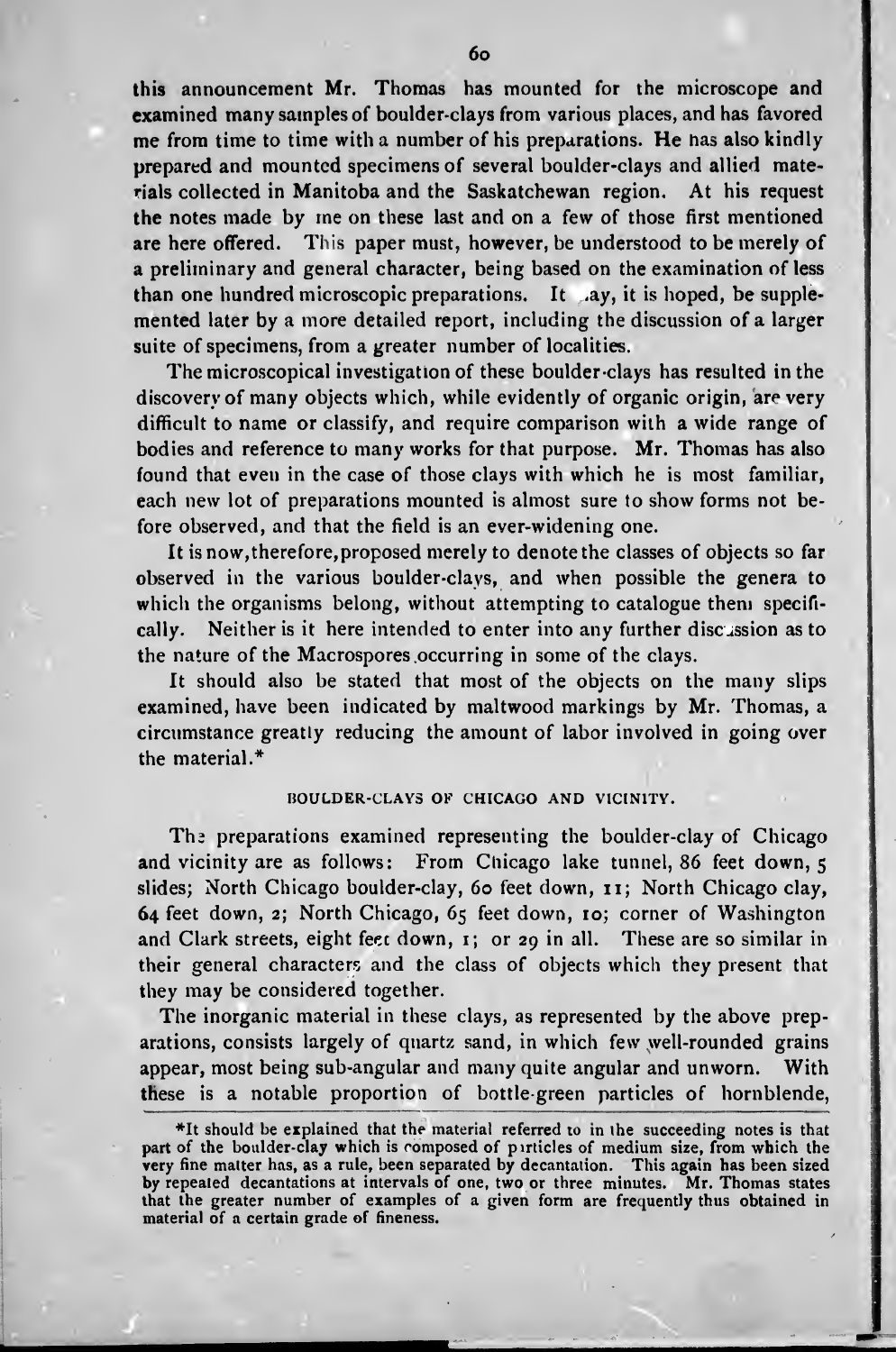with a few of mica and feldspar. Nearly one-half of the entire material is, however, composed of flattened and rounded grains of fine shale, which have a dark brown color and granular texture by transmitted light. One or two of the quartz grains show included crystals, and many hold fluid or gas cavities. The bodies of organic origin most commonly met with are referable to *Sporangites (Protosalvinia) Huronensis*, Dawson, of the Devonian shales. These are extremely abundant, and the shale particles already described are doubtless derived from the disintegration of the same beds. They are in some instances very well preserved, but are also present in all stages of decay, and in many cases hold a quantity of granular, shaly, or clayey matter in their interiors. Besides these a specimen occurs in the material from the lake tunnel of entirely different character. It is a partly flattened sphere of 0.2 m.m. in diameter, with radiating and concentric structure, brownish color, and very small central cavity, or nucleus. This is similar to some of the bodies from the Devonian rocks described as macrospores by Mr. Clarke in his paper above referred to. Two more bodies of the same class appear in other preparations, but are more nearly transparent, and evidently in <sup>a</sup> different state of preservation. To one of them a small fragment of the matrix attaches and serves to show that both of these may have come from a lime-stone bed.

Next in abundance to the Sporangites is a class of bodies the true nature of which is very doubtful. Of these at least twelve large fragments were noted in the preparations under discussion, with many smaller and less characteristic pieces. They may be described as spines or spicules, generally cylindrical, but sometimes trough-shaped or triangular in cross-section, averaging about .05 m. m. in diameter, and of pale yellowish brown color. Their structure is very finely granular, and the outer surface more or less roughened, as though from erosion. They are in some cases distinctly tubular, with a small central cavity; others have a thick medullary portion, which is poorly defined, but differs somewhat in texture from the exterior. Some of the fragments terminate in acute points, others have a slightly swollen, rounded end, and one was observed to be doubly termin-<br>ated and nearly spindle shaped. They appear to be calcareous, but ated and nearly spindle shaped. They appear to be calcareous, but whether this is their original condition, or the result of mineralization, is uncertain. They can scarcely be cbitinous, being much paler in color than other specimens of this character met with in some of the preparations. So many organisms may have produced spines or spicules resembling these bodies that it is not yet possible to assign them definitely. They do not bodies that it is not yet possible to assign them definitely. appear to be sponge spicules, but as their color and texture is not unlike that of the next class of objects, they may possibly be partly mineralized chitinous setae of Annelids, derived from some of the subjacent rocks. Their diversity in shape is such that they must either represent several species or belong to different parts of some organism in connection with which several types of appendage of this character were developed. (Fig. 1.)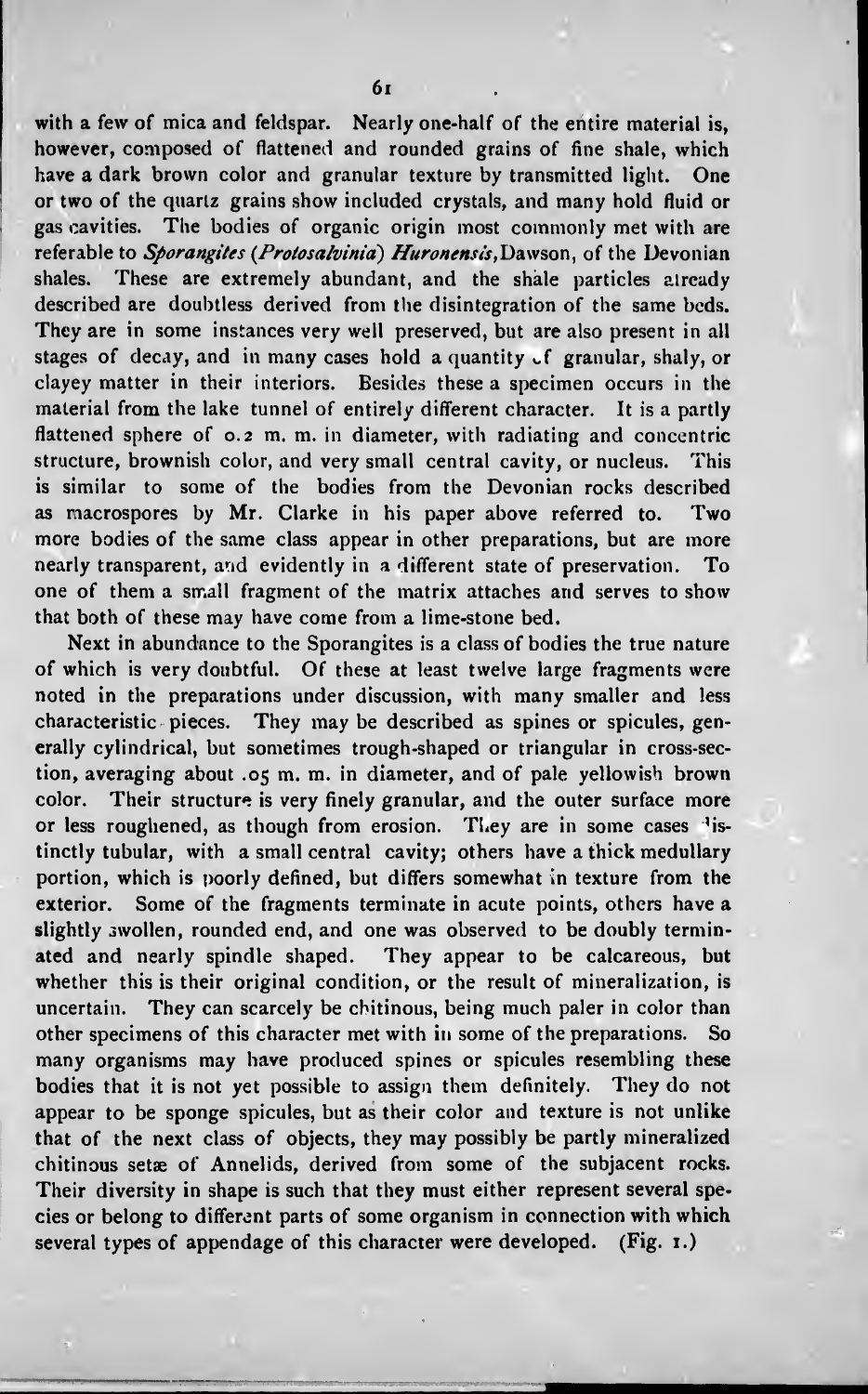Among the most interesting bodies found in these clays are certain comblike objects which are regarded as Annelid jaws. Of these, four, all fragmentary, have been observed. They were at first supposed to be teeth from the lingual ribbon of some mollusk, but on more careful examination were found to be unlike the teeth of any mollusk of which figures can be found, and, moreover, to correspond almost exactly in form with some of the Annelid jaws described by Mr. G. J. Hinde from the Silurian and Devonian rocks of Canada.<sup>†</sup> One of the specimens shows a series of long and curved pro.  $\gamma$ . (Fig. 2.) Three others apparently belong to a single type, in which a nearly fiat plate is armed along one edge with a series of small, close denticles arranged somewhat obliquely to the line of attachment. (Fig. 3.) Like the bodies last described they are of a pale straw color, dif fering in this respect from Mr. Hinde's specimens, which are said to be shining and black ; but this difference may arise from the mode of pres ervation. They exhibit no reaction with polarized light, and are smooth and not distinctly granular. The ends of the prongs or denticles are worn and roughened as though by use.



Organisms from the Chicago boulder-clays.

Other bodies occurring in these preparations in smaller numbers need not be referred to in detail. 1 wo broken specimens evidently represent Ostracoda. They show no well marked sculpture, but a minutely ranular structure. The most perfect is .31 m.m. in length. A third specimen, somewhat larger, and also broken, is either a small Sphærium or a very young specimen of some larger shell. All three have adhering to them brownish shaly particles, which appear to indicate their origin, though it must be remarked that the shell substance is very well preserved and freshlooking. Still another specimen is a broken piece of the edge of a large calcareous shell or carapace, beautifully marked, and possibly that of an ostracod of another species. The remaining objects observed are mere fragments, quite indeterminate in character. Among these are small pieces of a delicate ribbed shell, the ribs being square in cross-section; a rather large chitinous fragment, striated externally, but without any orher apparent structure, and one or more pieces of straight tubular siliceous spicules probably belonging to some sponge.

The probable sources of the organic bodies in these clays is discussed subsequently in connection with those from other places.

f Quarterly Journal of the Geological Society, 1879, p. 370.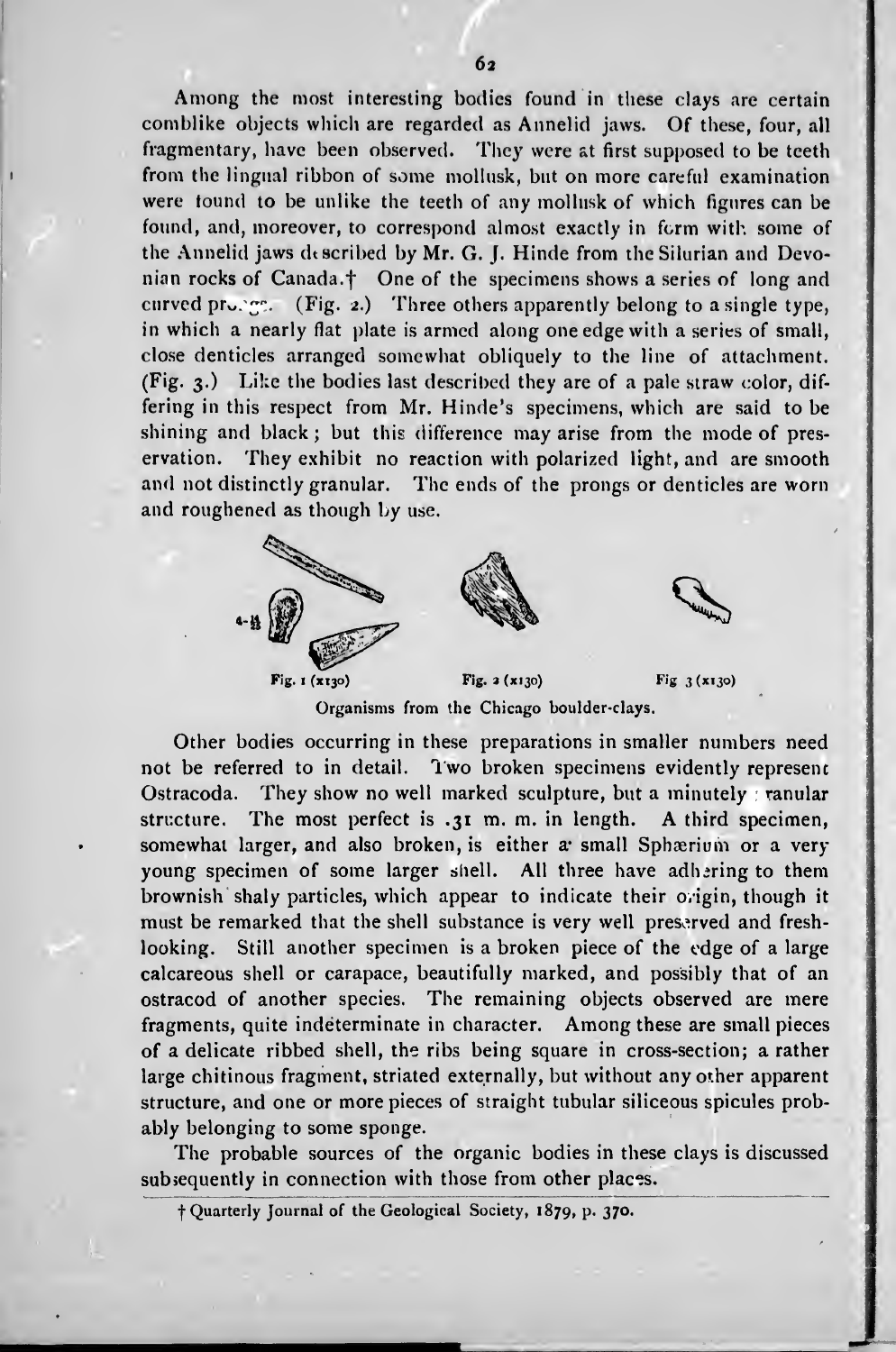This clay 'mmediately underlies an interglacial deposit of soil and peaty matter with remains of wood, etc.\* Of this clay five preparations only have been examined. The coarse material is here chiefly quartz sand, of which by far the larger proportion is sub-angular. There are also a few grains of amethystine quartz, showing sharp conchoidal fracture. Several quartz grains show inclusions, one of very small hexagonal red crystals, probably hematite. Hornblende grains are moderately abundant, but shaly fragments, such as those which  $\epsilon$  is the up a large proportion of the material from the Chicago clays, are almed a altogether wanting. A few Macrospores exactly like those previously noticed occur, together with one or two speci mens of the pale brownish granular spines, or setæ, found in the Chicago clays. A small, flat, curved, finely -ribbed body in one of the slips resembles part of the edge of a carapace. While therefore not altogether wanting in this clay, organic traces appear to be very scantily represented.

### BOULDER-CLAYS FROM MEEKER COUNTY, MINN.

1'his material is derived from a well shaft sunk in Meeker County, at a depth of about twenty-two feet, and was transmitted to Mr. Thomas by Prof. N. H. Winchell, State geologist of Minnesota. Mr. Thomas has made a large series of preparations from it, a number of which <sup>I</sup> have had the opportunity of inspecting.

As the Foraminifera contained in these preparations are being named and catalogued by Messrs. A, Woodward and B. W. Thomas, the remarks here given are confined principally to the general character and contents of the clay, with the object of comparing it with those from other localities.

The coarser material from this clay, as it appears in the p. eparations, is chiefly quartz sand, which is generally sub-angular, though with some well rounded grains. Hornblende and mica appear in about the usual proportions, and two quartz grains with very beautiful inclusions were noticed, one being probably either hornblende or  $\pi$ utile, the other possibly apatite. A large proportion of the material, however, consists of rounded grains of shale, of gray or greenish-gray color by transmitted light, and not nearly so dark as the shale mixed with the Chicago clays. In specimens boiled in nitric acid, the shaly fragments have become reddish from the oxidation of their iron.

Of organic bodies present in these specimens ot Minnesota clay, the Foraminifera are most prominent and important. They are evidently derived from the Cretaceous strata, and resemble those found in the western d "elopment of these rocks, both specifically and in mode of preservation. Rotalidæ and Textularidæ are most abundant, though specimens of Globigerina and other genera also occur. Next in abundance to the Foramin-

<sup>\*</sup>This stratum of soil is about 6 feet thick, and underlies 101 feet of boulder-clay. 1 do not know<br>the thickness of the clay deposit below the inter-glacial soil, but both the upper and lower clay deposits<br>carry an abunda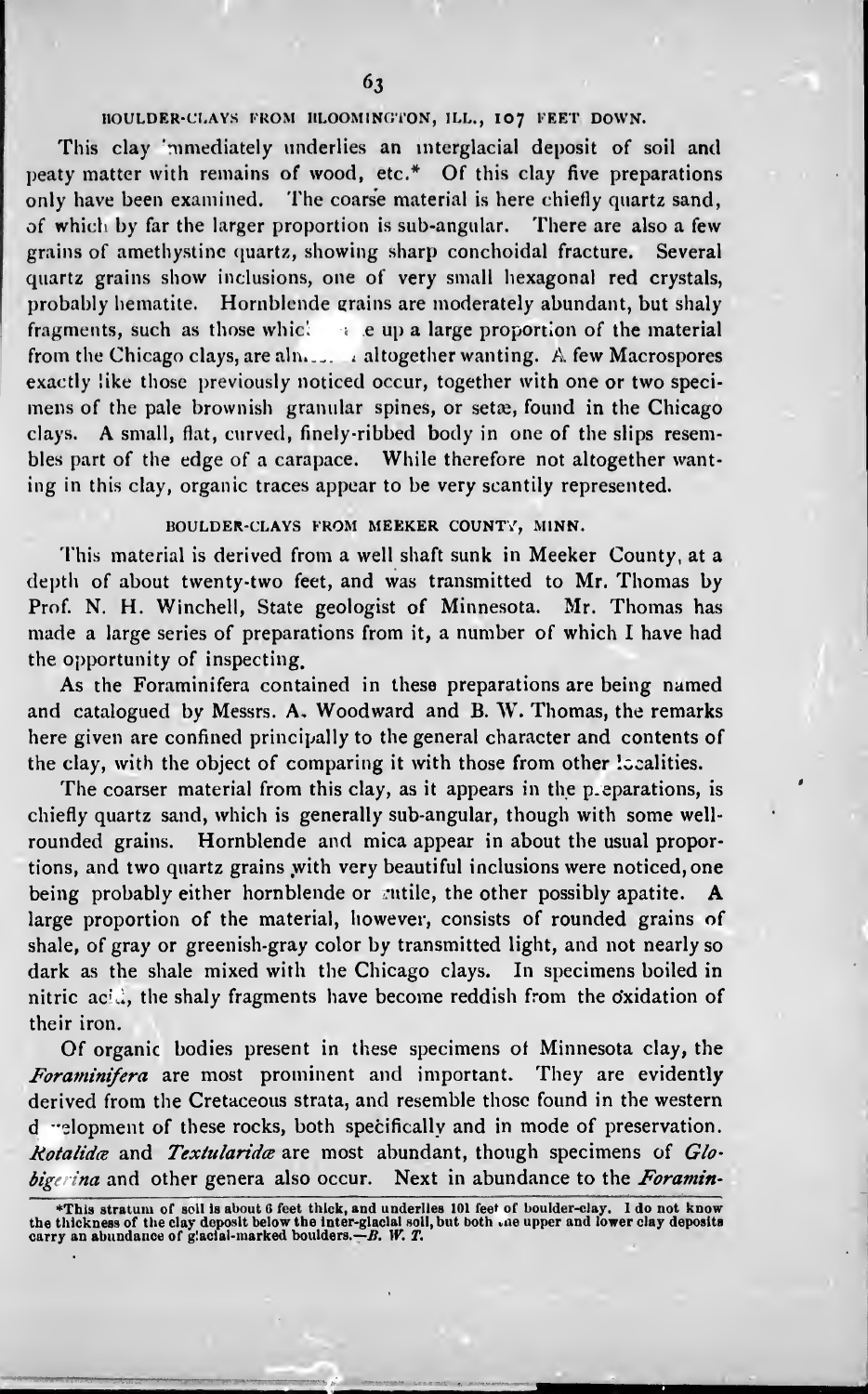ifera are remains of Radiolaria. Some difficulty was experienced in deciding the true nature of fragments of these bodies at first met with, but the subsequent discovery of numerous and often well-preserved specimens, and the observation by Mr. Thomas that they resist boiling in nitric acid, now leave no doubt as to their character. Several genera and quite a number of species are represented, and itwill eventually be possible to determine many of these forms specifically. Most appear to belong to the Polysphæridae and Cystidae of Haeckel's classification. The constant occurrence of these bodies with the Cretaceous Foraminifera in the Minnesota preparations and in those from other places, with their absence from materials not equally characterized by the Foraminifera, leaves little room to doubt the common origin of both. Among miscellaneous objects from the Minnesota clay may be mentioned a few fragments apparently identical with the minutely granular spines or setæ described as occurring in the Chicago clays; also two broken portions of stout siliceous spicules, about .026 m. m. in diameter, one smooth, the other tuberculated ; both tubular, and probably belonging to some sponge. Lastly, a single specimen of a very curious body, of straggling and irregular form, composed of numerous expansions differing in shape and size and pretty uniformly pitted and connected by narrow, smooth necks. As this is in one of the preparations which has been treated with acid, it must be siliceous. <sup>I</sup> can only suggest that it may be the siliceous cast of some foraminifer like *Aschemonella catenata* of Norman the arenaceous test of which has been composed of calcareous particles which have left pitted impressions on the cast. Against this is the fact of its small size, it being about .2 m. m. only in greatest diameter.

#### BOULDER-CLAY FROM CRETE, SALINE CO., NEB.

This material, Mr. Thomas informs me, was obtained from a single small excavation. It was forwarded to Mr. Thomas by Prof. G. D. Swezey, and is described by him in a letter to Mr. Thomas as a blue clay underlying the loess. The inorganic matter in the preparations made from it consists largely of fine angular and sub angular quartz grains, with a small proportion of green hornblende and much shale or earthy limestone in little particles <sup>|</sup> which differ in color and texture. It is extremely rich in organic forms, chiefly Cretaceous Foraminifera, so much so that it seems probable that it is largely composed of the debris of the Niobrara division of that formation, and that a complete study of its contents would practically include that of all the forms occurring in the chalky limestone of that stage. The present notice of it must therefore be considered as of the most general and preliminary character only. Of this material a suite of thirty-one preparations has been examined, and in an enumeration of about one hundred of the best preserved forms, nearly fifty per cent belong to the Textularida, the remainder being made up in nearly equal proportions of *Globigerinida*, Rotalida, miscellaneous Foraminifera of other families, and Radiolarians,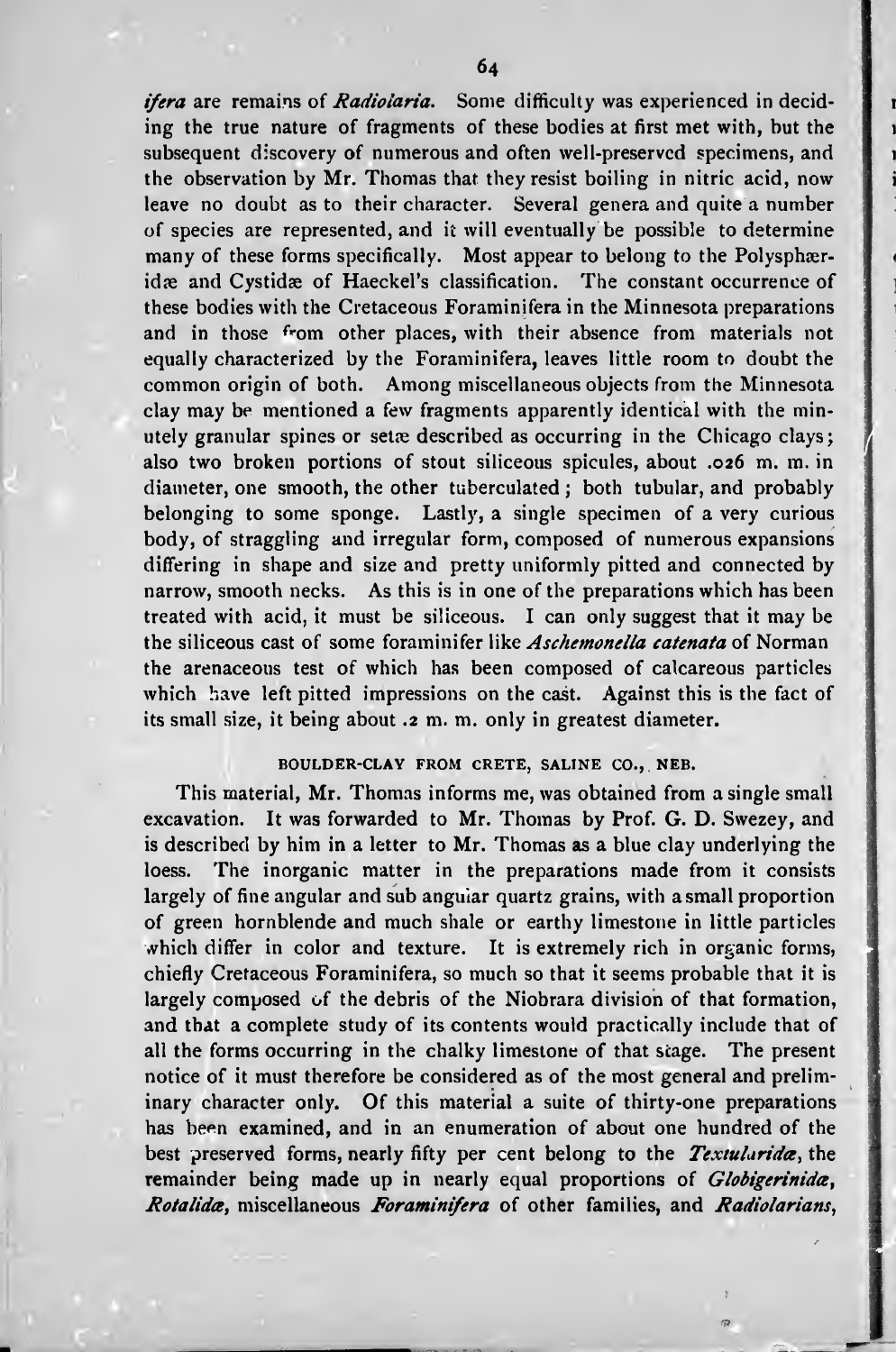resembling, and in some cases identical with, the Minnesota species. Frag ments of calcareous prisms from the shell of *Inoceramus* and in the finer matter specimens of Coccoliths and Rhabdoliths also occur; all resembling in every respect Similar bodies found in the Niobrara rocks of Nebraska and Manitoba.\*

Many of the Foraminifera are completely filled with calcite, while others are still partially hollow, and yet others are filled partly with calcite and partly with black carbonaceous or bituminous matter. Of objects of an unusual character two may be specially referred to. A rod-like body about .2 m. m. in length, narrowed near the middle, though broken at one end, and marked by numerous pits in linear series. This may be a small spine from some Echinoderm. Also a hollow conical tooth or spine, evidently that of a fish, also broken, but still .25 m. m. in length.

### BOULDER-CLAV FROM A WELL AT ROSENFELD, MANITOBA.

This material, sent to me under the name of "Hard-Pan," was obtained at a depth of 135 feet, in a well bored by the Canadian Pacific Railroad Company at Rosenfeld, Manitoba. It formed, mixed with gravel and boulders, a layer of eighteen feet in thickness, below the post-glacial alluvial deposits of the Red River Valley and resting on a Silurian shale. As the well was bored with an ordinary percussion drill, it is possible that some matter from the alluvial deposits above referred to may have been mixed with the specimen of "hard-pan," but so far as examined these alluvial deposits do not hold any organic forms. Numerous small particles of steel from the edge of the drill occur in the six preparations representing this clay.

The inorganic constituents are coarse in texture ; quartz grains, of which nearly one-half are perfectly rounded, as usual predominating. Bottlegreen hornblende is moderately abundant as are also fragments of feldspar and limestone, but shaly materials are almost altogether wanting. Bodies of organic origin are rather scarce, Foraminifera, however, being most common, and a Textularia of the type of  $T$ . globulosa is characteristic. A few Rotalidae are also present, with broken chambers of other Foraminifera. The examination of a greater quantity of the material would doubtless lead to the discovery of all the ordinary Cretaceous types.

BOULDER CLAY FROM THE SOUTH SASKATCHEWAN RIVER TEN MILES EAST OF THE MOUTH OF THE SWIFT CURRENT.

This and the two following localities in the Canadian northwest terri tory are represented by specimens collected by Mr. R. G. McConnell. The three localities lie between the io6th and io8th meridians, and represent a portion of the great drift-covered area of the northern plains. The material from this place is, as usual, largely siliceous, but there is a larger proportion

\*See a paper by the writer in the Canadian Naturalist, 1874.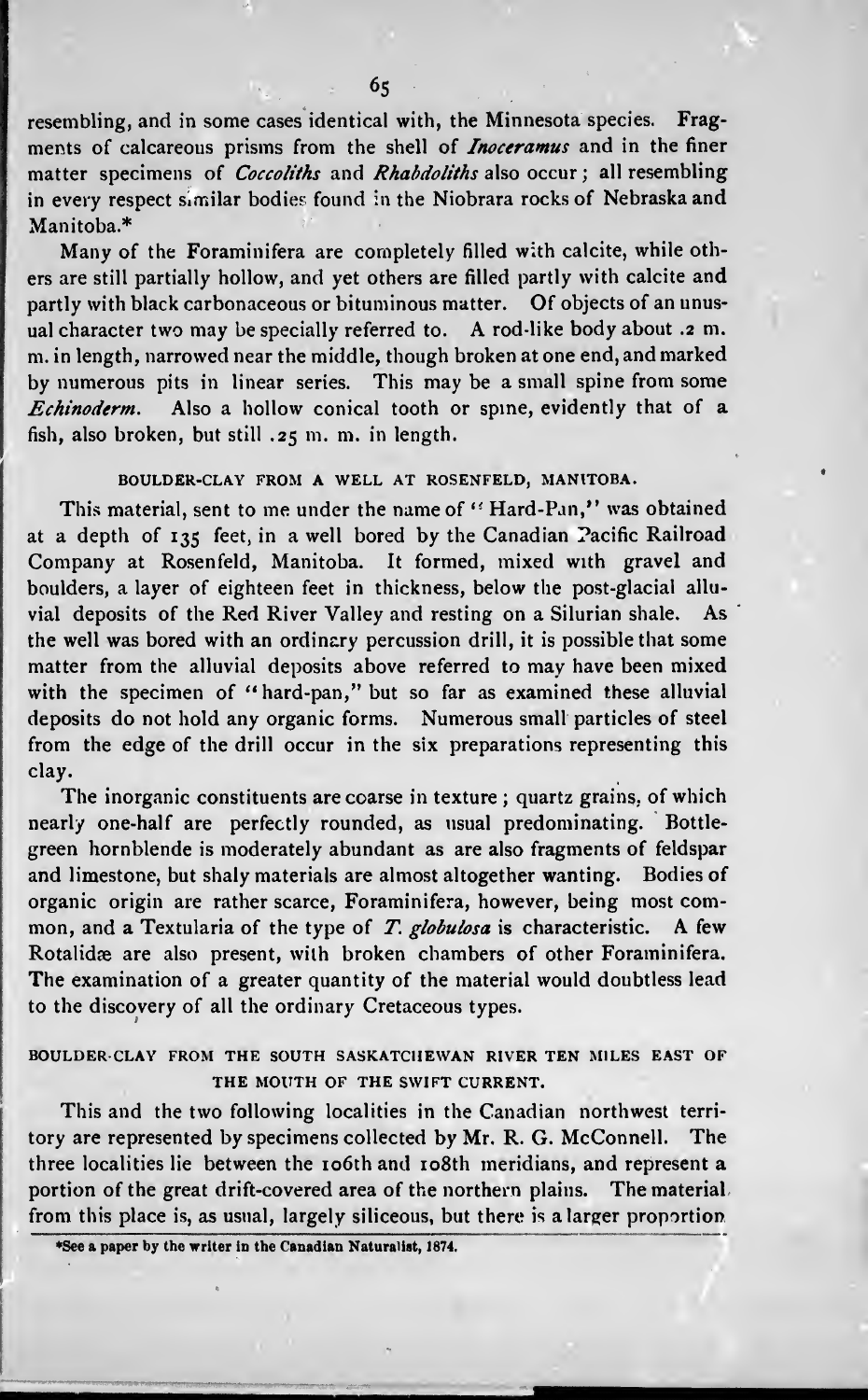than common of coarse, thoroughly-rounded quartz grains. Hornblende and other crystalline minerals from the Laurentian or Huronian are also present, and there is a notable quantity of amethystine quartz in angular fragments. Comminuted gray shale, very finely ground, is moderately abundant. Bodies of organic origin are not frequent. In pretty carefully examining a series of six preparations, about ten only were met with. These are Textularice and rotaline Foraminifera, with one very small Globigerina and a couple of Radiolarians; one very perfect, oval and .09 m. m. longest diameter.  $(Haliomma ?)$  A fragment was also found of bony substance, showing haversian canals and probably portion of a ganoid scale. There isalso in these preparations a number of rounded and flattened grains, nearly transparent, though in some cases with a more opaque central spot, and surface minutely and regularly roughened. These were eventually deter mined by comparison to be fragments of some pearly shell, probably that of Unio, a form quite abundantly represented in the Cretaceous and Laramie rocks of the region. The appearance of an opaque nucleus in some examples appears to result from the non-penetration of the mounting medium to the centre of the larger grains.

## BOULDER-CLAV FROM TEN MILES NORTH OF THE SOUTH SASKATCHEWAN, EAST OF MISSOURI COTEAU, TOWNSHIP 21, RANGE 10, WEST OF 3D PRINCIPAL MERIDIAN.

The material in six preparations from this clay differs from the last described only in the much greater quantity of comminuted shaly matter of a reddish-brown tint. Bodies of organic origin are here again scarce. No Foraminifera were found. Two or three broken pieces of minute rod-like pitted objects, very doubtfully referred to small spines of some Echinoderm, and evidently identical in character with that previously described from Saline County, Neb., were detected. Those occurring here are about .015 m. m. in diameter. Another somewhat similar object is rather stouter and with a roughened surface without regular markings. A small broken piece of some chitinous test was also observed, but on the whole this material is very barren.

### BOULDER-CLAY FROM THE SOUTH SASKATCHEWAN, FIFTEEN MILES ABOVE THE ELBOW.

In the preparations from this clay—eighteen in number—the sandy material is n uch finer than in the two last. It is nearly half composed of shaly fragments of brown color, the quartz sand being also rather more angular than usual. It is richer in organic forms than either of the other specimens from the neighborhood of the South Saskatchewan. About half a dozen specimens of Foraminifera were recognized in the preparations, one being probably a small *Discorbina*, others Textularia and broken chambers of *Globigerina*. These are not so well preserved as in some of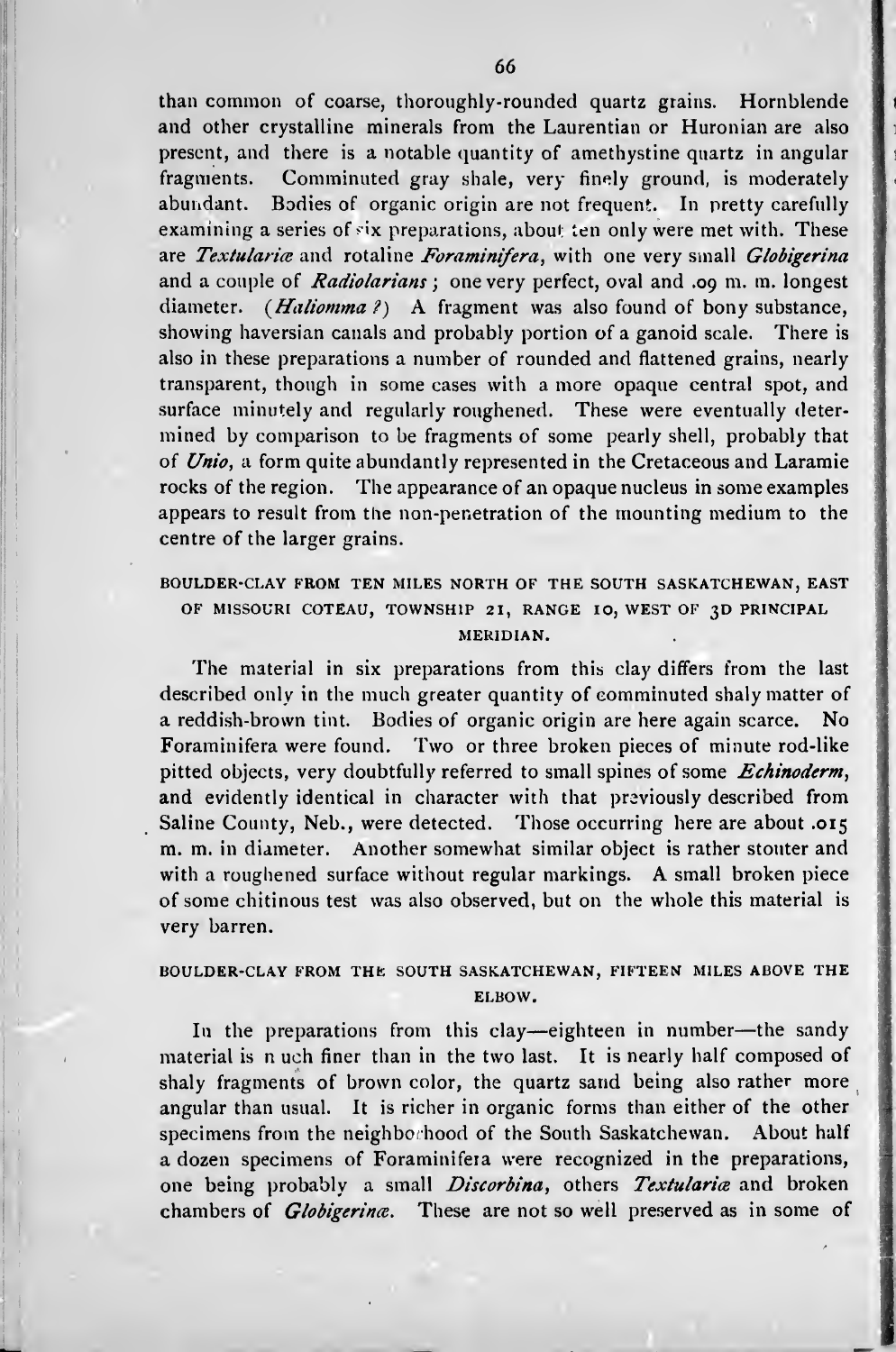the other clays, and in some cases the shell itself appears to have been removed, leaving only a rough cast in calcite. Radiolarians are here (so far as the examination of a small quantity of material can be accepted as conclusive) even more abundant than Foraminifera, spherical, oval and turbinate forms all being represented, and in some cases in such connection with fragments of the abundant shaly material as to leave no doubt as to their common origin with it. Small, partly rounded prisms from the shell of Inocetamus are also present, together with a few pieces of straight hollow siliceous spiculæ, one specimen of a minutely granular spine or seta, with a distinct medullary portion like some previously noticed, and .026 m. m. in diameter, and one of a portion of a body like that previously referred with doubt to an *Echinoderm* spine.

#### CONCLUSIONS.

In inquiring as to the derivation of the various organic bodies in the clays, it is necessary to consider the situation of each locality with reference to known areas of the older rocks, from the disintegration of which they may have come. The Sporangites so abundant in the Chicago clays have been definitely traced to the shales of the Devonian age, and have doubtless been brought to their present position from outcrops to the northward in the Michigan peninsula. It has already been stated that the bodies supposed to be Annelid jaws may probably have been derived from the same beds, or from others of the Devonian or Silurian rocks of this part of the country. With regard to the remaining bodies no definite statement can at present be ventured, though there is every reason to believe that they might very well have come from the same rocks.

In the clays from Bloomington, in the center of the State of Illinois, Sporangites are again the most characteristic bodies, though much less numerous in correspondence with the greater distance from the shale outcrops.' A few other objects associated with these are not dissimilar to those in the Chicago clays.

Meeker County, from which the specimens of Minnesota boulder-clay were derived, is in the southern and central portion of the State, and is underlaid, according to Prof. N. H. Winchell by rocks of the Archaean period, overlain probably, at least in some places, by shales of the Cretaceous. As might be anticipated from the absence of Devonian rocks, both in this locality and the whole region to the north and northeast, Sporangites have not been observed in this clay. While the greater part at least of the organisms are evidently referable to the Cretaceous rocks, the locality lies to the northeast of the generally recognized edge of that formation. Prof. Winchell has, however, proved the existence of a number of outliers of Cretaceous beyond the main area occupied by these rocks, and itis probably from one of these, possibly not remote from the actual position of the clay, that the Foraminiferce and Radiolarice have come.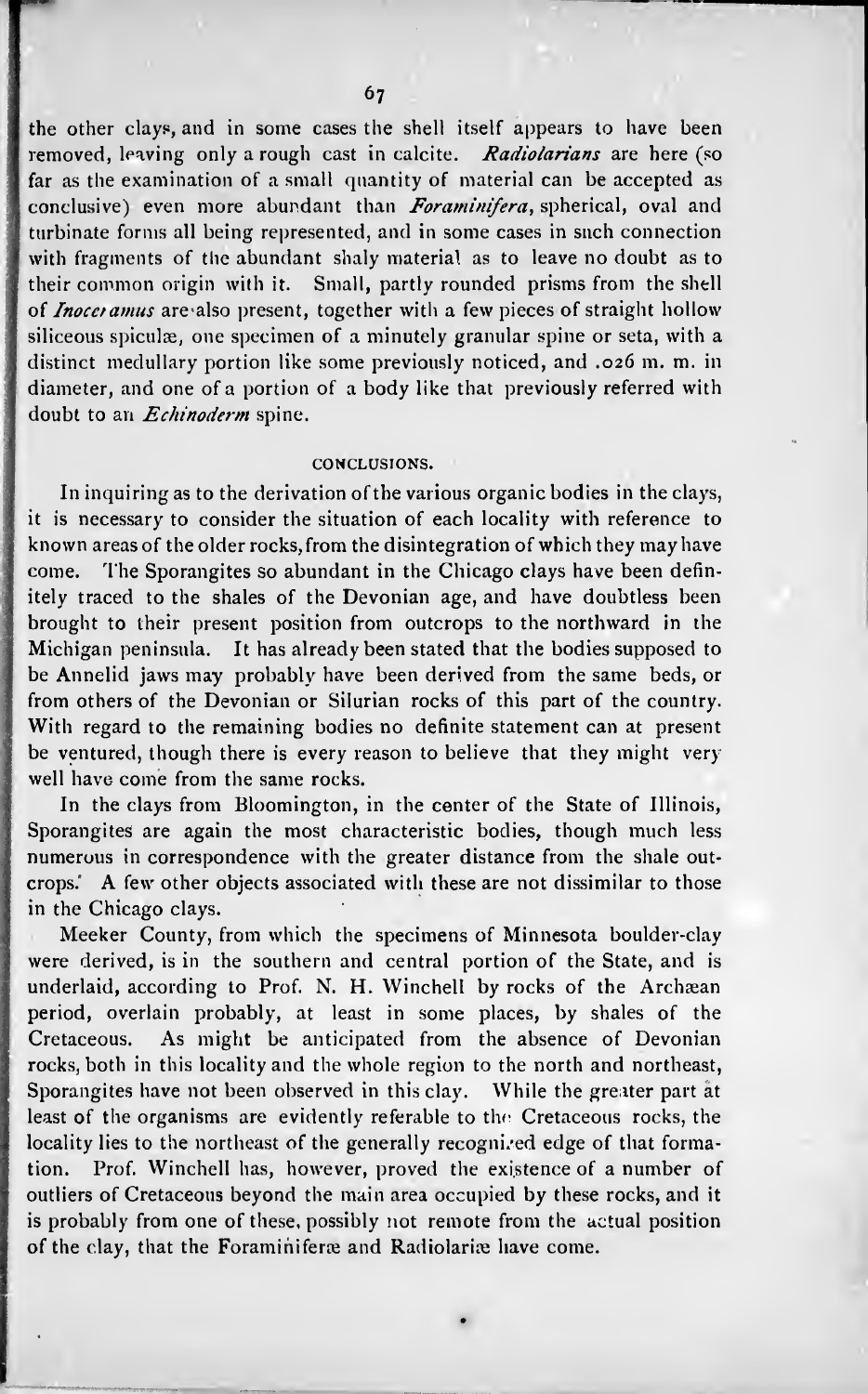The clay from Crete, Saline Co., Neb., is, as already observed, so rich in Cretaceous forms as to lead to the belief that it is largely composed of the debris of the chalky limestone of the Niobrara stage, and may rest upon or lie very near to the outcrop of these beds. <sup>I</sup> am not in <sup>a</sup> position to state whether the geology of the district bears out this conclusion. The map shows at least that Cretaceous rocks underlie this part of the State.

The material from Rosenfeld, Manitoba, shows a smaller number of forms, but these are equally characteristic of the Niobrara stage, the outcrop of which, though concealed by alluvial and other deposits, can not be many miles west of the position of the well, and also runs northward along the base of the Pembina escarpment, having been recognized at a point about fifty miles northwest of Rosenfeld on the Boyne River. (" Geology and Resources of the 49th Parellel," p. 78). As there is little probability of the existence of any Cret. ceous rocks directly north or to the northeastward of this place, the occurrence of Cretaceous Foraminifera would tend to show that material derived from the northwest had been incorporated with the boulderclay of this district.

The three localities near the South Saskatchewan may be treated of together, in so far as the origin of their organic constituents is concerned. The general movement of the material composing the glacial deposits of the northern plains in a southwesterly direction has already been demonstrated (see "Quarterly Journal of the Geological Society,  $1875$ ," p. 605; "Report of Progress of the Geological Survey of Canada, 1882-84," p. 139), and it would appear that the Cretaceous Foraminifera must also have been carried from the vicinity of the eastern Cretaceous outcrops at a great distance. It is true that the clays here rest on Cretaceous beds, but these are not as a rule calcareous, or such as to yield Foraminifera in the state of preservation of those found in these clays. The Niobrara limestones are not only unknown in the entire district from which the clays come, but their place appears to be taken in this region by the Belly river beds, which are arenaceous and argillaceous. Other organic fragments present in these clays may well have been derived from the Cretaceous or Laramie beds of the immediate neighborhood.

In reviewing the general bearings of the microscopical examination of these boulder-clays, representing as they do a few points only, scattered over a wide area in the central portion of the continent, it would be unwise to endeavor to draw any very definite or too general conclusions. The field appears to be a promising one for future inquiry, and the present paper can be regarded only as in the strictest sense, preliminary. It would appear, however, that of all the organic bodies met with none can be assigned with certainty to the glacial period or era of deposition of the boulder clay itself. The origin of most can be traced unequivocally to the older rocks, from which they have been derived, and incorporated with the boulder-clays. Of all the bodies enumerated the only ones which, on account of their pres-